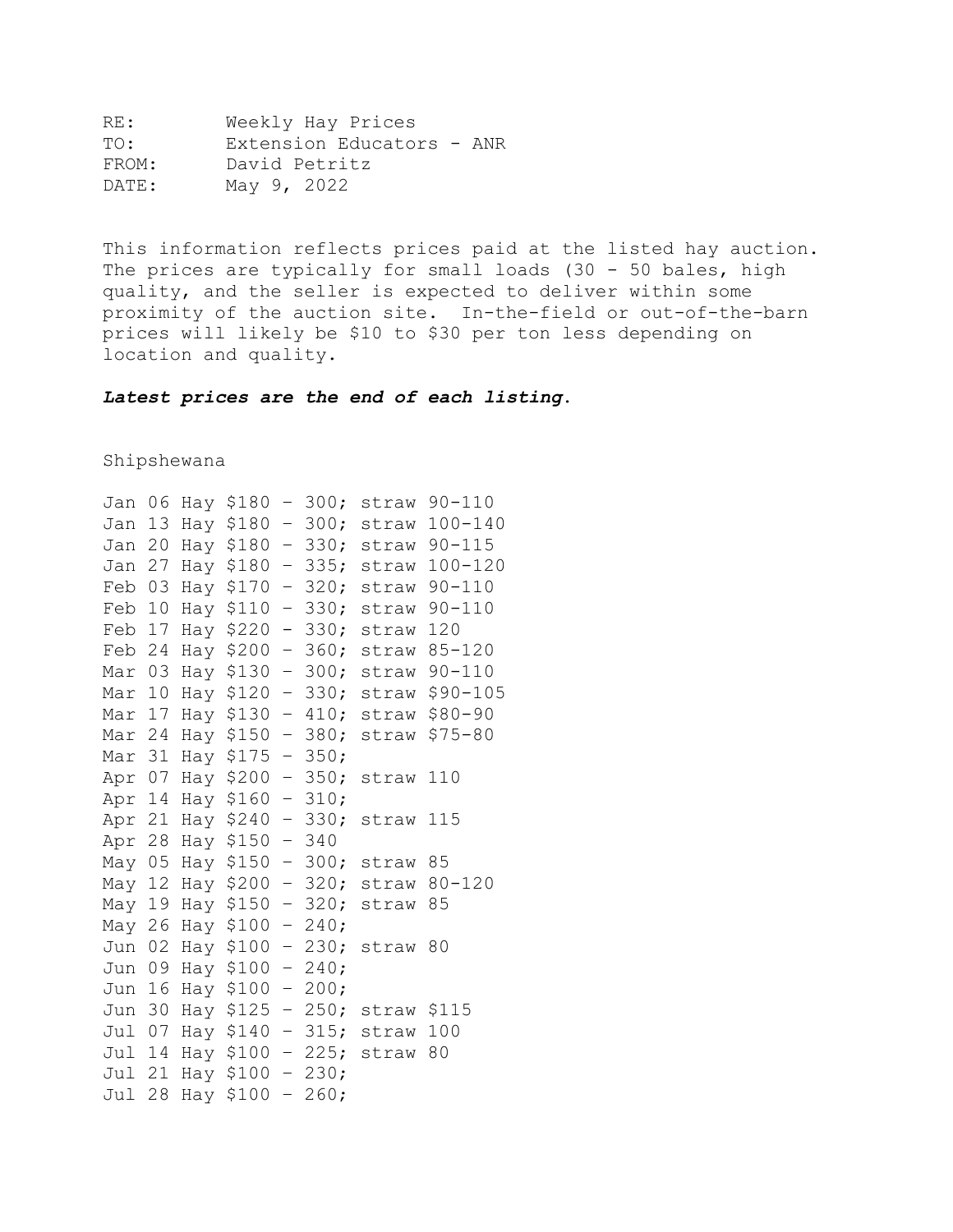```
Aug 04 Hay $100 – 260; straw 80 
Aug 11 Hay $100 – 240 
Aug 18 Hay $80 – 200; straw 65-80
Aug 25 Hay $75 – 260; straw 75
Sep 01 Hay $100 – 240; straw 80
Sep 08 Hay $100 – 250; straw 80
Sep 15 Hay $70 – 250; straw 80
Sep 22 Hay $75 – 200; 
Sep 29 Hay $100 – 240; 
Oct 06 Hay $100 – 230; straw 90
Oct 13 Hay $100 – 250; 
Oct 20 Hay $100 – 240; straw 100
Oct 27 Hay $125 – 225; straw 100 
Nov 03 Hay $100 - 250;<br>Nov 10 Hay $100 - 250; straw 100 -115
Nov 10 Hay $100 - 250;
Nov 17 Hay $100 – 220; straw 95 
Nov 24 Hay $100 – 300; straw 115
Dec 08 Hay $100 – 240; straw 140 
Dec 15 Hay $100 – 250; straw 100-120 
Dec 22 Hay $100 – 250; straw $100-130 
Dec 29 Hay $100 – 240; straw 100-175 
Jan 05 Hay $80 – 240; straw 100-130
Jan 12 Hay $75 – 210; straw 90-120
Jan 19 Hay $70 – 200; straw 90-130
Jan 26 Hay $100 – 200; straw 100-160
Feb 02 Hay $75 – 200; straw 140
Feb 09 Hay $80 – 220; straw 100-130
Feb 16 Hay $80 - 250; straw 100-120
Feb 23 Hay $75 – 250; straw 100-120
Mar 02 Hay $80 – 250; straw 80-100
Mar 09 Hay $60 – 240; straw $100-160
Mar 16 Hay $100 – 260; straw $100-120
Mar 23 Hay $80 – 200; straw $110-150
Mar 30 Hay $75 – 285; straw 100-110
Apr 06 Hay $75 – 250; straw 100 
Apr 13 Hay $80 – 240; straw 100
Apr 20 Hay $100 – 250; straw 100
Apr 27 Hay $100 – 200
```
Wakarusa

Jan 01 Hay \$150 – 360; straw 145 Jan 08 Hay \$195 – 350; straw 115-155 Jan 15 Hay \$145 – 290; straw 105-150 Jan 22 Hay \$190 – 290; straw 105-140 Jan 29 Hay \$160 – 300; straw 100-190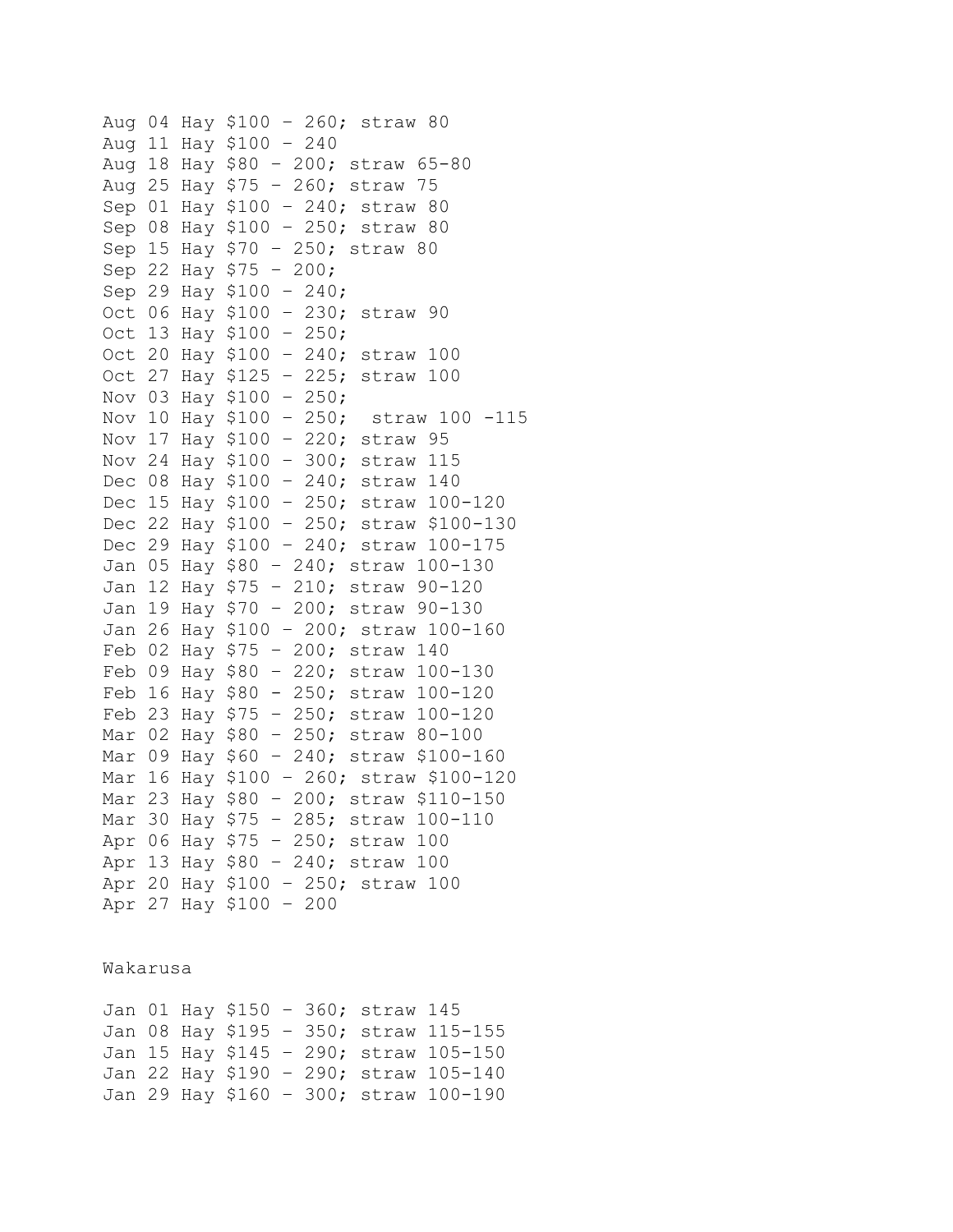```
Feb 05 Hay $150 – 260; straw 110-150
Feb 12 Hay $120 – 310; straw 85-135
Feb 19 Hay $190 - 290; straw 110-140
Feb 26 Hay $140 – 320; straw 110-150
Mar 05 Hay $175 – 275; straw 110-150
Mar 12 Hay $165 – 310; straw $85-135
Mar 19 Hay $150 – 290; straw $85-130
Mar 26 Hay $160 – 260; straw $70-130
Apr 09 Hay $150 – 290; straw 60-125 
Apr 16 Hay $160 – 260;
Apr 23 Hay $170 – 360; straw 130
Apr 30 Hay $150 – 260; straw 80-110
May 07 Hay $170 – 250; straw 60-115 
May 14 Hay $210 – 340; straw 120-130 
May 21 Hay $190 – 280; 
May 28 Hay $140 – 270; straw 120
Jun 04 Hay $110 – 265; straw 75-95 
Jun 11 Hay $145 – 230; 
Jun 18 Hay $125 – 200; 
Jul 09 Hay $50 – 230; straw 70-135 
Jul 23 Hay $80 – 170; straw 85
Jul 30 Hay $50 – 130; straw 75
Aug 06 Hay $125 - 225;
Aug 13 Hay $40 – 200; straw 45 
Aug 20 Hay $80 – 180; straw 75-100
Aug 27 Hay $125 – 230;
Sep 10 Hay $30 – 160
Sep 17 Hay $90 – 170; straw 70
Sep 24 Hay $80 – 180; straw 80
Oct 01 Hay $110 – 190; 
Oct 08 Hay $135 – 210; 
Oct 15 Hay $130 – 180; 
Oct 22 Hay $160 – 270; straw 100-130
Oct 29 Hay $45 – 275; straw 125 
Nov 05 Hay $110 – 260; straw 70 -80 
Nov 12 Hay $100 – 245; straw 80-105 
Nov 19 Hay $125 – 220; straw 75- 130
Nov 26 Hay $70 – 200; straw 100-120
Dec 10 Hay $120 – 190; straw 40-120 
Dec 17 Hay $60 – 180; straw 75-120 
Dec 24 Hay $100 – 280; straw $75-140 
Dec 31 Hay $100 – 305; straw $65-100 
Jan 07 Hay $40 – 270; straw 70-140
Jan 14 Hay $115 – 240; straw 70-125
Jan 21 Hay $70 – 195; straw 105-130
Jan 28 Hay $45 – 230; straw 115-135
Feb 04 Hay $75 – 190; straw 90-120
```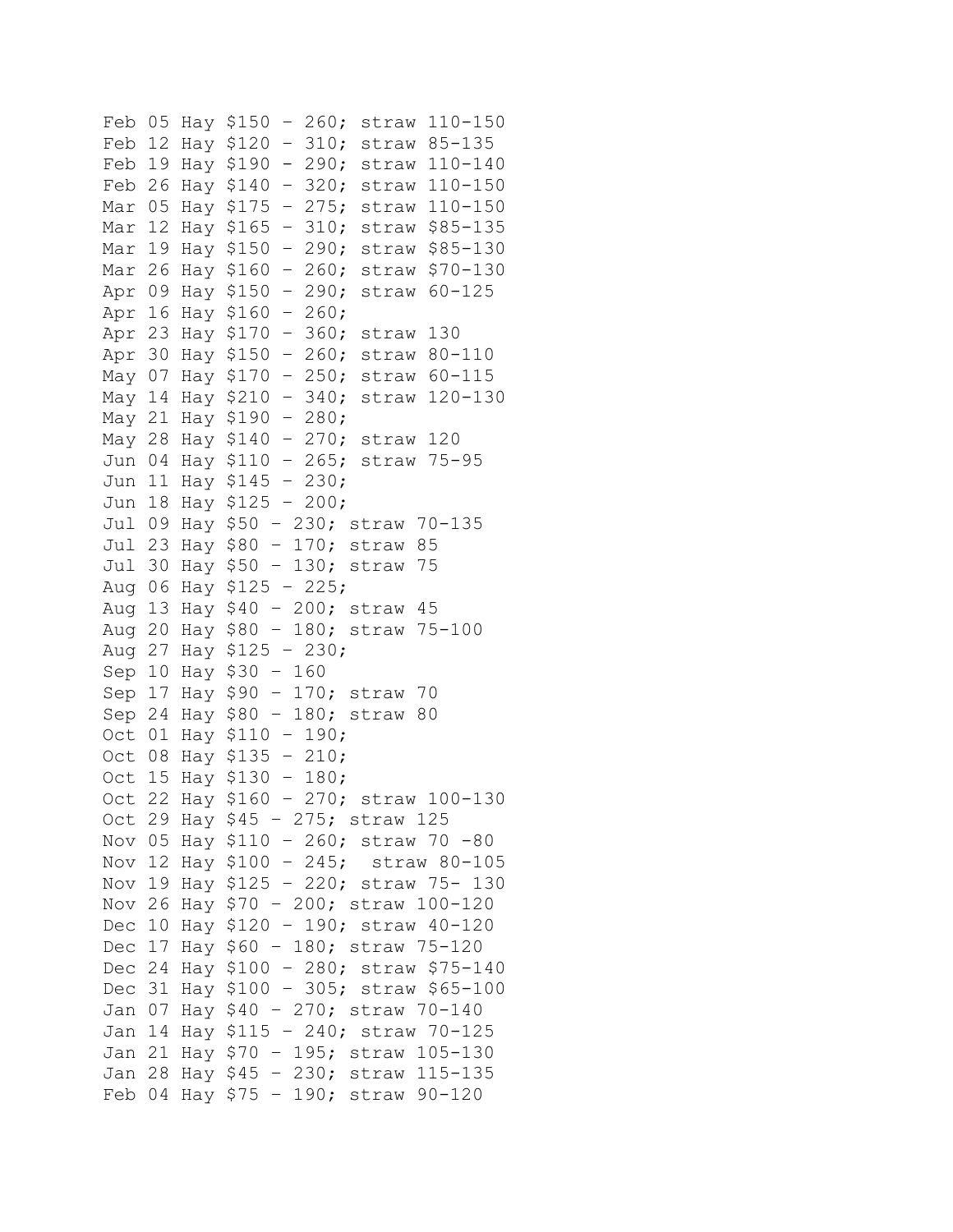```
Feb 11 Hay $100 – 195; straw 80-105
Feb 18 Hay $75 - 230; straw 125-130
Feb 25 Hay $90 – 250; straw 70-120
Mar 04 Hay $70 – 240; straw 75-115
Mar 11 Hay $65 – 200; straw $45-110
Mar 18 Hay $70 – 195; straw $60-110
Mar 25 Hay $120 – 200; straw 30-95
Apr 01 Hay $80 – 220; straw 120 
Apr 08 Hay $80 – 260; straw 35-105
Apr 22 Hay $70 – 330;
Apr 29 Hay $30 – 240
County Line
Apr 17 Hay $150 – 310
Jun 05 Hay $200 – 230 
Jul 03 Hay $130 – 150 
Jul 17 Hay $120 – 190; 
Aug 07 Hay $140 – 200
Sep 04 Hay $170 – 200
Nov 06 Hay $250 – 320
Nov 13 Hay $145 – 210; straw 50
Dec 04 Hay $50 – 170
Jan 01 Hay $180 - 200
Jan 15 Hay $150 – 190; straw $130
Feb 15 Hay $65 – 140
Feb 26 Hay $95 – 180
Mar 02 Hay $120 – 350; straw 120
Middlebury
Jan 02 Hay $185 – 360; 
Jan 09 Hay $195 – 400; straw 120-170
Jan 16 Hay $200 – 400; straw 100-135
Jan 23 Hay $190 – 380; straw 140
Jan 30 Hay $180 – 330; straw 130
Feb 06 Hay $200 – 350; straw 140-145
Feb 13 Hay $110 – 385; straw 75
Feb 20 Hay $220 – 370; straw 90-155
Feb 27 Hay $140 - 390; straw 100 - 150Mar 06 Hay $135 – 340; straw 95-100
Mar 13 Hay $170 – 340;
Mar 20 Hay $170 – 340; straw $90
Mar 27 Hay $170 – 380; 
Apr 03 Hay $200 – 380;
```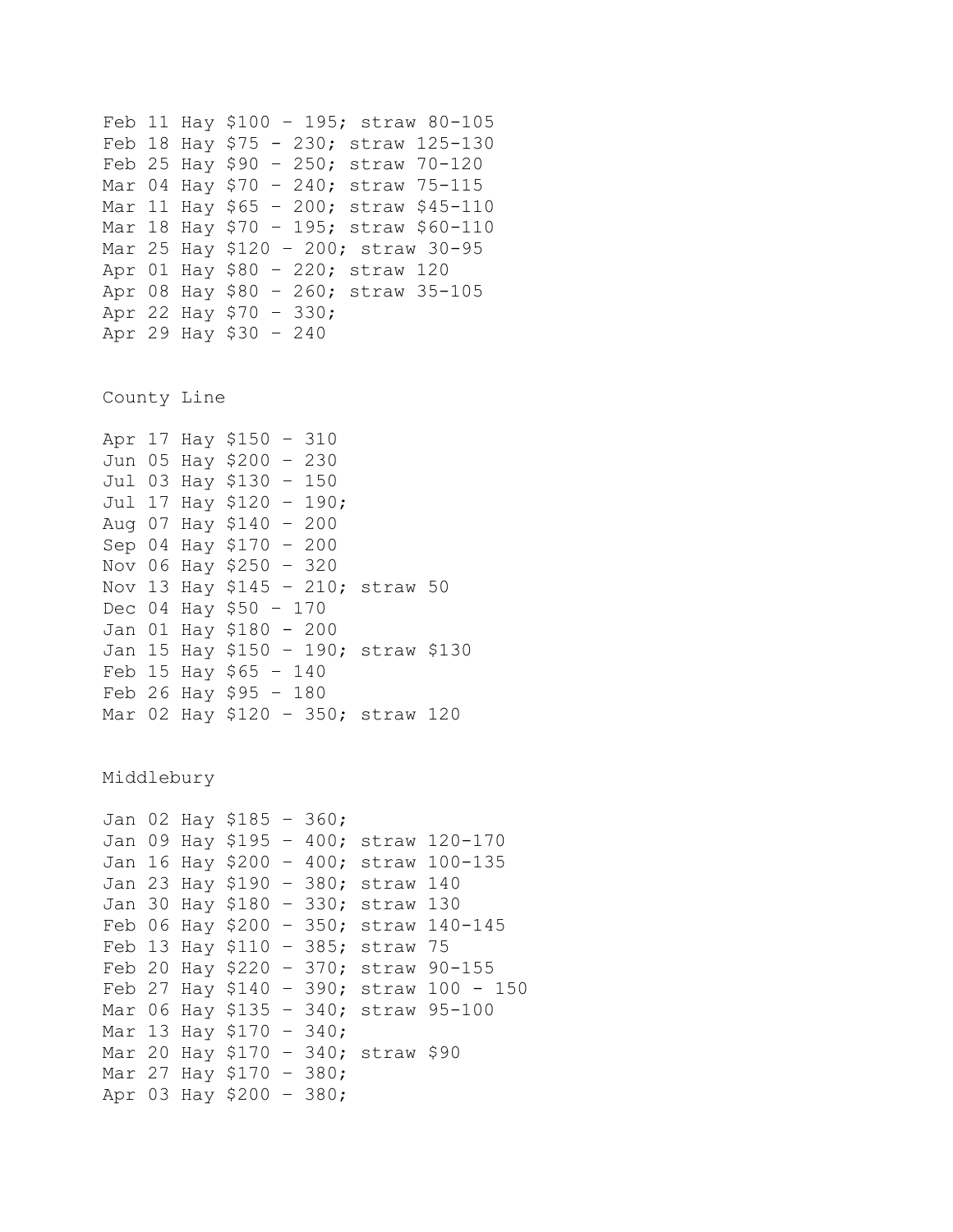```
Apr 10 Hay $200 – 340; 
Apr 17 Hay $130 – 330; straw 130
Apr 24 Hay $190 – 450; straw 120
May 01 Hay $210 – 365; straw 120
May 08 Hay $160 – 340; straw 100 
May 15 Hay $70 – 290 
May 22 Hay $55 – 310; 
May 29 Hay $165 – 360; 
Jun 05 Hay $80 – 310 
Jun 12 Hay $30 – 250; 
Jun 19 Hay $115 – 320; 
Jul 03 Hay $110 – 370; 
Jul 10 Hay $140 – 300 
Jul 17 Hay $160 – 330; straw 75 
Jul 24 Hay $65 – 340; straw 80
Jul 31 Hay $75 – 330; straw 45
Aug 07 Hay $100 – 270; straw 40
Aug 14 Hay $120 – 320; 
Aug 21 Hay $110 – 250; straw 50 
Aug 28 Hay $100 – 290; straw 85
Sep 04 Hay $60 – 310
Sep 11 Hay $130 – 250
Sep 18 Hay $100 – 250; 
Sep 25 Hay $100 – 350; 
Oct 02 Hay $160 – 300; 
Oct 09 Hay $15 – 290;
Oct 16 Hay $140 – 255; 
Oct 23 Hay $110 – 270; 
Oct 30 Hay $130 – 365; 
Nov 06 Hay $150 – 330; 
Nov 13 Hay $135 – 445; 
Nov 20 Hay $75 – 350; 
Nov 27 Hay $95 – 320; straw 100 
Dec 04 Hay $75 – 320; straw 100-170 
Dec 11 Hay $70 – 360; 
Dec 18 Hay $100 – 270; straw $100 
Jan 01 Hay $100 – 270; straw 75 
Jan 08 Hay $75 – 340; straw 75
Jan 15 Hay $25 – 260; straw 100-150
Jan 22 Hay $75 – 300; straw 110
Jan 29 Hay $75 – 240; straw 120-175
Feb 05 Hay $65 – 130; straw 90
Feb 12 Hay $70 – 300; 
Feb 19 Hay $50 - 320;
Feb 26 Hay $50 - 290;Mar 05 Hay $45 – 310; 
Mar 12 Hay $50 – 290;
```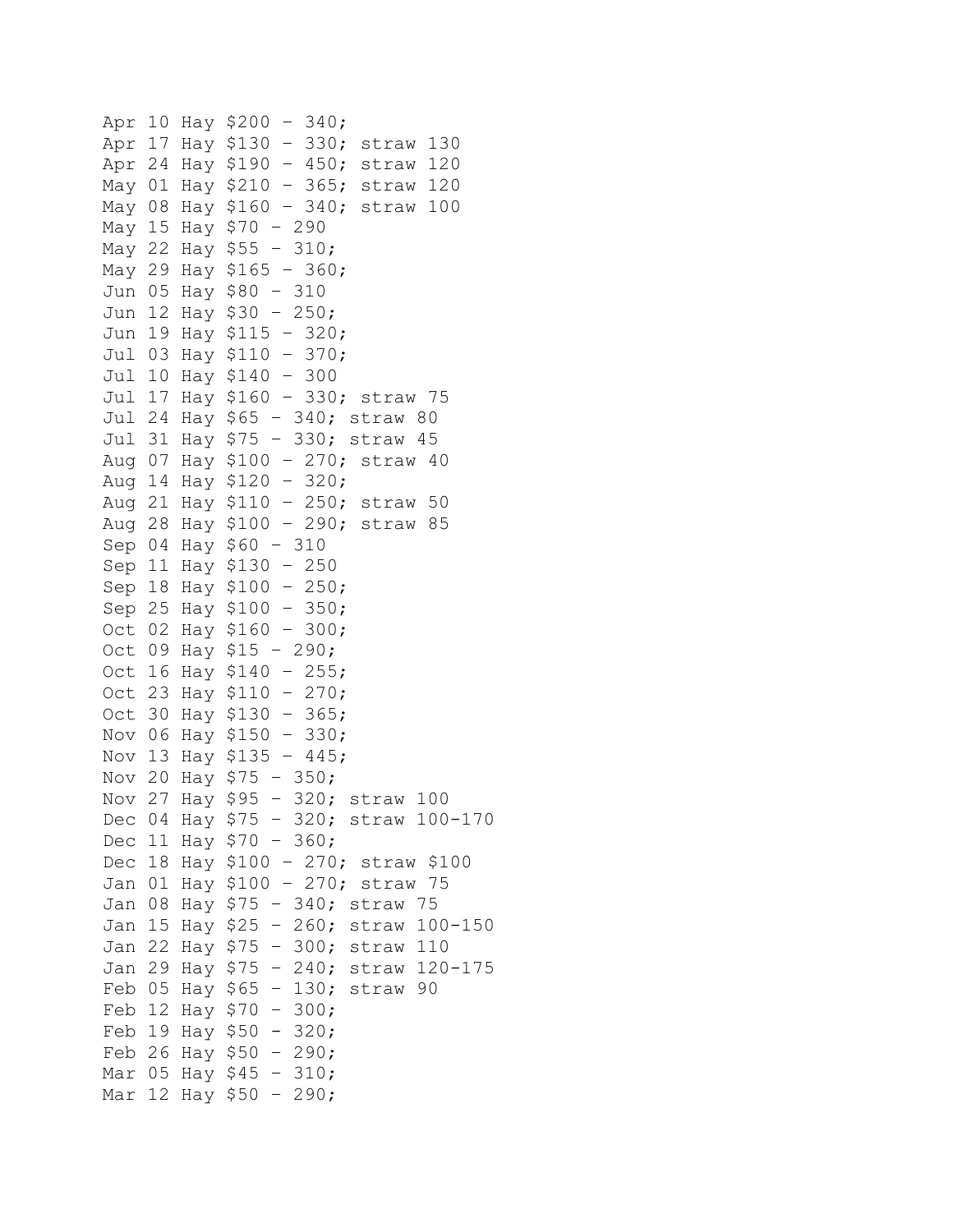Mar 19 Hay \$25 – 250; Mar 26 Hay \$25 – 270; Apr 02 Hay \$75 – 290; Apr 09 Hay \$75 – 280; straw 85 Apr 16 Hay \$100 – 310; Apr 23 Hay \$50 – 300; straw 50 Apr 30 Hay \$60 – 265; Clearspring Hay Auction (LaGrange) Jan 02 Hay avg. \$273, high \$330; straw 130 Jan 09 Hay avg. \$246.79, high \$360; straw 133.75, 160 Jan 16 Hay avg. \$232, high \$310; straw 120 Jan 23 Hay avg. \$270, high \$350; straw 110 Jan 30 Hay avg. \$265, high \$325; straw 80, 105 Feb 06 Hay avg. \$283, high \$350; straw avg. 97.50, high 125 Feb 13 Hay avg. \$309, high \$380; straw 140, 160 Feb 20 Hay avg. \$299.06, high \$340; straw 110 Feb 27 Hay avg. \$268.40, high \$310; straw 140 Mar 06 Hay avg. \$243, high \$320; straw 108, 130 Mar 13 Hay avg. \$255, high \$320; straw 53, 60 Mar 20 Hay avg. \$238, high \$320; straw 75 Mar 27 Hay avg. \$266, high \$335; Apr 03 Hay avg. \$292, high \$340 Apr 10 Hay avg. \$277, high \$320; Apr 17 Hay avg. \$220, high \$320; Apr 24 Hay avg. \$237, high \$340; straw 100 May 01 Hay avg. \$207, high \$340; May 08 Hay avg. \$278.33, high \$330 May 15 Hay avg. \$282, high \$320 May 22 Hay avg. \$246, high \$300 May 29 Hay avg. \$204, high \$270 Jun 05 Hay high \$260; Jun 12 Hay avg. \$217, high \$310; Jun 19 Hay avg. \$200, high \$250 Jul 03 Hay avg. \$190, high \$190 Jul 10 Hay avg. \$222.50, high \$255 Jul 17 Hay avg. \$200, high \$240 Jul 24 Hay avg. \$202, high \$290 Jul 31 Hay avg. \$156, high \$250 Aug 07 Hay avg. \$213, high \$230 Aug 14 Hay avg. \$172, high \$250 Aug 21 Hay avg. \$160, high \$210; Aug 28 Hay avg. \$155, high \$220 Sep 04 Hay avg. \$230, high \$250 Sep 11 Hay avg. \$130, high \$250 Sep 18 Hay avg. \$137, high \$190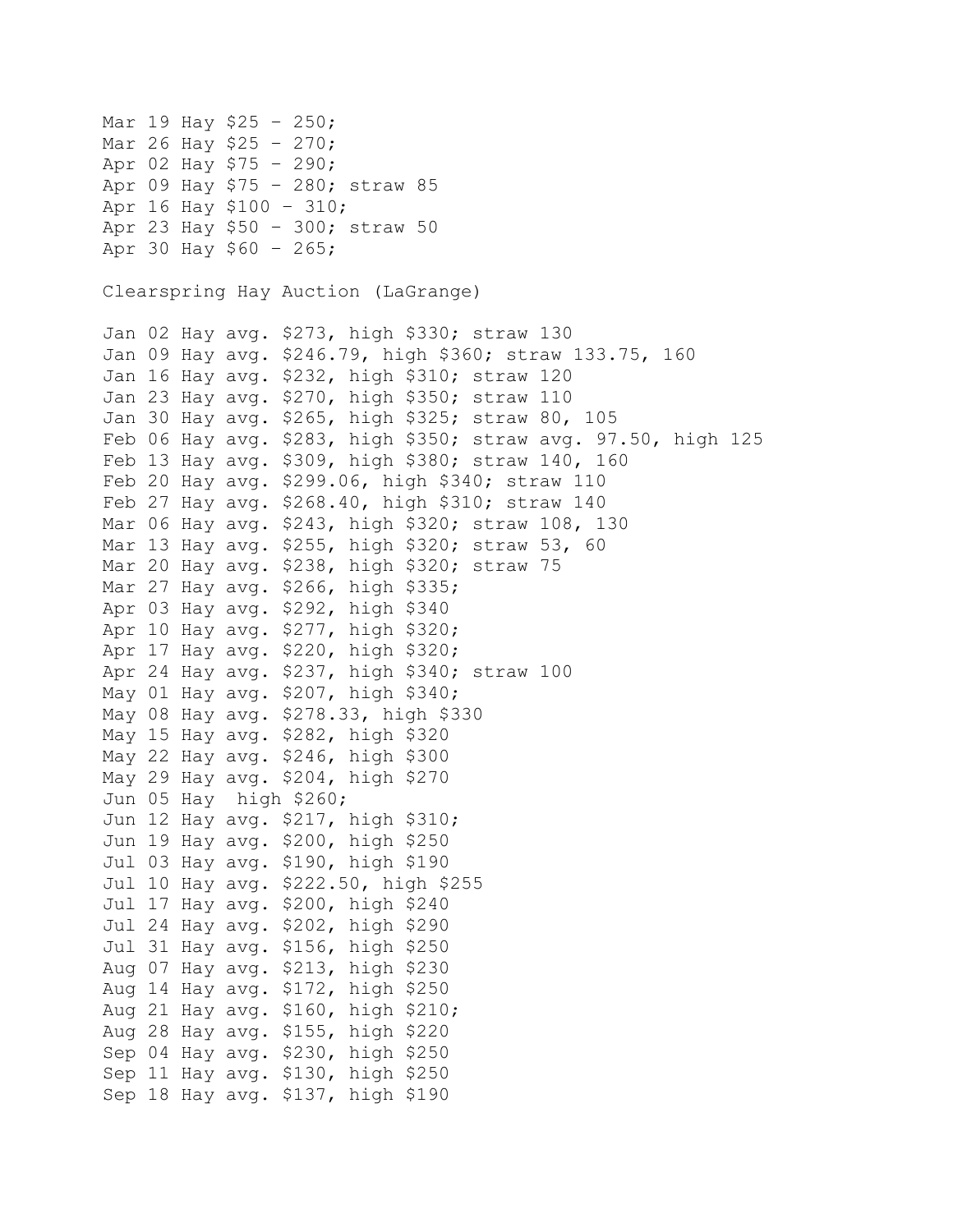Sep 25 Hay avg. \$193, high \$240; Oct 02 Hay avg. \$204, high \$265; Oct 09 Hay avg. \$166, high \$260; straw 80, 110 Oct 16 Hay avg. \$153, high \$260; straw 85, 100 Oct 23 Hay avg. \$181, high \$230 Oct 30 Hay avg. \$203, high \$250; Nov 06 Hay avg. \$154, high \$205 Nov 13 Hay avg. \$133, high \$230; Nov 20 Hay avg. \$184, high \$300; Nov 27 Hay avg. \$178, high \$290; straw 115 Dec 04 Hay avg. \$164.58, high \$280; Dec 11 Hay avg. \$149, high \$250; straw 80, 85 Dec 18 Hay avg. \$167, high \$220; Jan 01 Hay avg. \$123, high \$220; Jan 08 Hay avg. \$189, high \$280; straw 150 Jan 15 Hay avg. \$147, high \$240; straw 108, 135 Jan 22 Hay avg. \$145, high \$250; straw 91, 110 Jan 29 Hay avg. \$139, high \$200; straw 110 Feb 05 Hay avg. \$184, high \$220; straw avg. 110 Feb 12 Hay avg. \$165, high \$250; Feb 19 Hay avg. \$160, high \$250; straw 120 Feb 26 Hay avg. \$142, high \$240; straw 160 Mar 05 Hay avg. \$141, high \$255; Mar 12 Hay avg. \$156, high \$310; Mar 19 Hay avg. \$165, high \$230; Mar 26 Hay avg. \$131, high \$210; Apr 02 Hay avg. \$179, high \$280 Apr 09 Hay avg. \$165, high \$230; straw 98, 100 Apr 16 Hay avg. \$182, high \$290; straw 100 Apr 23 Hay avg. \$190, high \$280; straw 115 Apr 30 Hay avg. \$144, high \$260;

Topeka

```
Jan 05 Hay 135 - 315; straw 100-145
Jan 12 Hay $145 - 315; straw 50 - 125 
Jan 19 Hay $175 - 280; straw 90-125 
Jan 26 Hay $180 - 285; straw 100-110 
Feb 02 Hay $150 - 280; straw 105-115 
Feb 09 Hay $160 - 330; straw 70 - 115
Feb 23 Hay $180 - 320; straw 90-110
Mar 02 Hay $180 - 320; straw 55-95
Mar 09 Hay $135 - 315; straw 80-85
Mar 23 Hay $125 - 310; straw 105
Mar 30 Hay $110 - 320; straw 90
Apr 06 Hay $90 - 310; straw 95
Apr 13 Hay $150 - 320;
```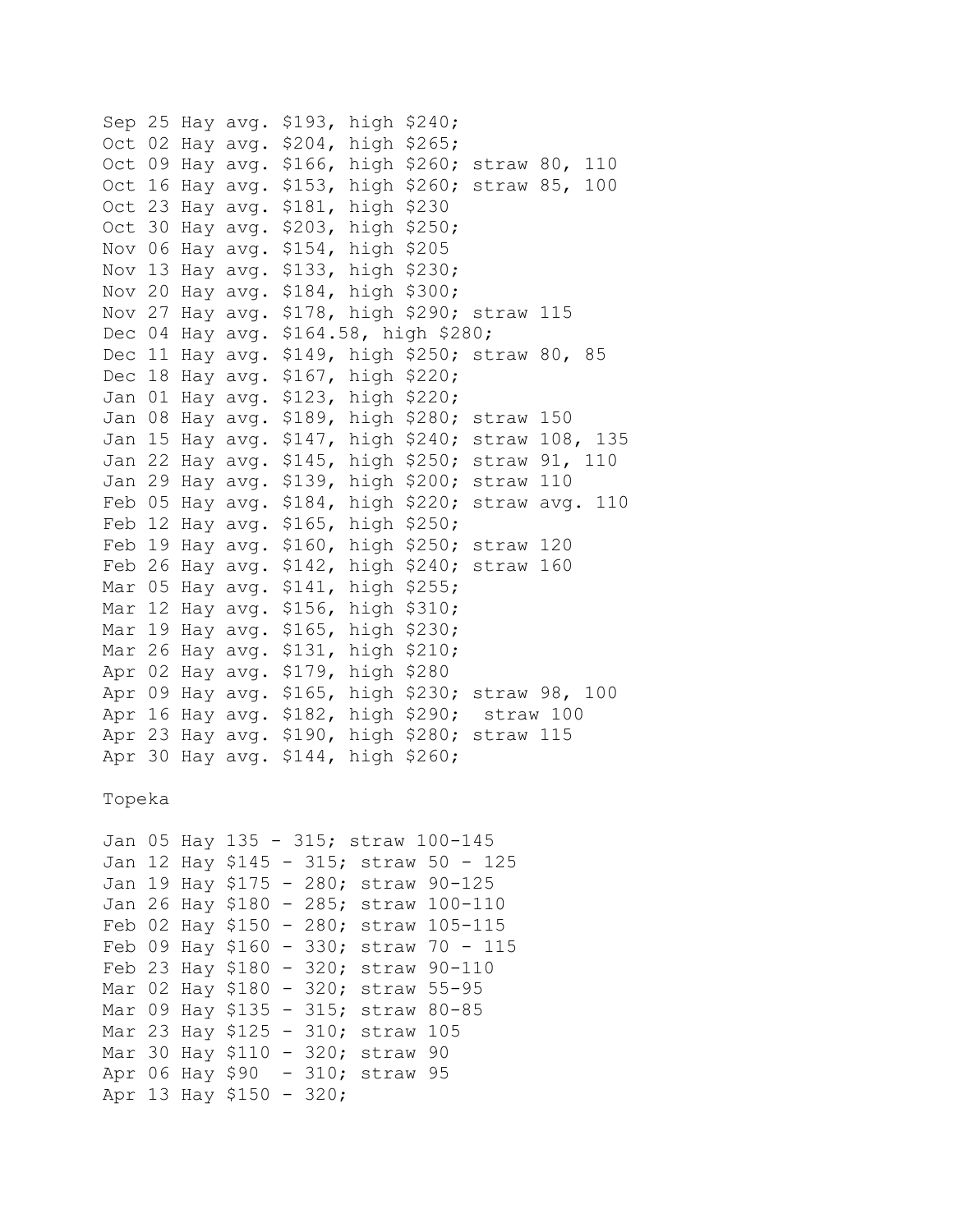```
Apr 20 Hay $220 - 310;
Apr 27 Hay $180 - 330; 
May 04 Hay $190 - 330
May 11 Hay $140 - 320; 
May 18 Hay $310 
May 25 Hay $110 - $205
Jun 01 Hay $130 - $165 
Jun 08 Hay $90 - $170
Jun 15 Hay $100 - $170
Jun 29 Hay $35 - $200
Jul 06 Hay $35 - $240; straw 90
Jul 13 Hay $100 - $250; 
Jul 20 Hay $90 - $230; 
Jul 27 Hay $55 - $230; 
Aug 03 Hay $75 – 260; straw 50 - 85 
Aug 10 Hay $195 – 235; straw 75
Aug 17 Hay $20 – 200; 
Aug 24 Hay $70 - 200;Aug 31 Hay $140 – 215; straw 80
Sep 07 Hay $50 – 205; 
Sep 14 Hay $65 – 190; straw 65 - 70
Sep 21 Hay $50 – 210; 
Sep 28 Hay $95 – 230; 
Oct 05 Hay $85 – 240
Oct 12 Hay $100 – 290; straw 75
Oct 19 Hay $50 – 210; straw 70 – 100 
Nov 02 Hay $50 – 280 
Nov 09 Hay $85 – 220 
Nov 16 Hay $90 – 280; 
Nov 23 Hay $90 – 240; 
Nov 30 Hay $85 - 260;Dec 07 Hay $70 - $250; straw 80-90
Dec 14 Hay $70 - $215; straw 70-85
Dec 28 Hay $75 - 275; straw 105-110
Jan 04 Hay 75 - 230; straw 110-135
Jan 11 Hay $35 - 235; straw 95 - 120 
Jan 18 Hay $55 - 235; straw 100 
Jan 25 Hay $60 - 245; straw 65-120 
Feb 01 Hay $50 - 255; straw 55-125 
Feb 08 Hay $70 - 235; straw 100 - 135
Feb 15 Hay $55 - 275; straw 90-105
Feb 22 Hay $45 - 255;Mar 01 Hay $50 - 300; straw 100-115 
Mar 08 Hay $50 - 260; straw 105
Mar 22 Hay $35 - 250; straw 100
Mar 29 Hay $45 - 240; straw 120
Apr 05 Hay $95 - 295; straw 105 - 120
```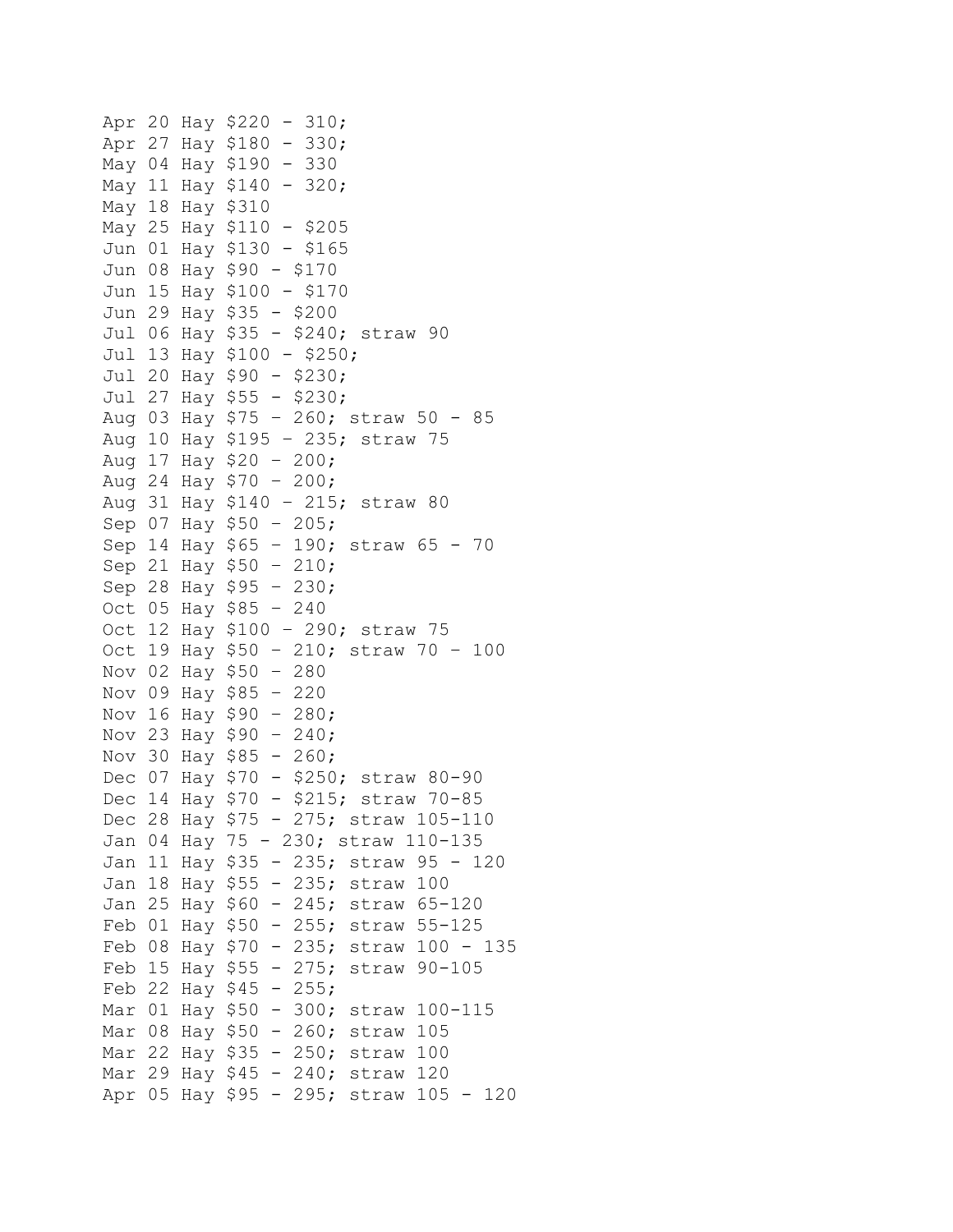Apr 12 Hay \$40 - 285; Apr 19 Hay \$85 - 300; Apr 26 Hay \$80 - 300; Miller Feeds Hay Auction – Goshen Jan 04 Hay avg. \$258.75, top 330 Jan 11 Hay avg. \$288.67, top \$340 Jan 18 Hay avg. \$288.64, top 355; straw 185 Jan 25 Hay avg. \$268.64, top \$340; straw 210 Feb 01 Hay avg. \$249, top 330; Feb 08 Hay avg. \$255, top \$350; straw 175 Feb 15 Hay avg. \$271, top \$345; Feb 22 Hay avg. \$286 top \$375; straw 200 Mar 01 Hay avg. \$257, top \$360; Mar 08 Hay avg. \$274, top \$370; Mar 15 Hay avg. \$248, top \$365; Mar 22 Hay avg. \$246, top \$350; straw 130 Mar 29 Hay avg. \$252.50, top \$335; Apr 05 Hay avg. \$253, top \$340; Apr 12 Hay avg. \$273, top \$330; Apr 19 Hay avg. \$297.50, top \$330; Apr 26 Hay avg. \$266, top \$350; May 03 Hay avg. \$295, top \$340 May 10 Hay avg. \$325, top \$385 May 17 Hay avg. \$309, top \$340 May 24 Hay avg. \$200, top \$280 Sep 13 Hay ave. \$212.50, top 280 Sep 20 Hay ave. \$221, top \$290 Sep 27 Hay ave. \$182, top \$250; straw 50 Oct 04 Hay avg. \$230, top \$285 Oct 11 Hay avg. \$190, top \$230 Oct 18 Hay avg. \$244, top \$280 Oct 25 Hay avg. \$157, top \$175; straw 125 Nov 01 Hay ave. \$187.50, top \$200 Nov 08 Hay ave. \$203, top \$240 Nov 15 Hay ave. \$209, top \$300; Nov 22 Hay ave. \$221, top \$290; Nov 29 Hay ave. \$202, top \$270 Dec 06 Hay avg. \$188, top \$280 Dec 13 Hay avg. \$202, top \$320; Dec 20 Hay avg. \$188, top 345, Dec 27 Hay avg. \$193, top \$275; Jan 03 Hay avg. \$189, top \$280 Jan 10 Hay avg. \$142, top \$240 Jan 17 Hay avg. \$215, top \$280; straw 70 Jan 24 Hay avg. \$182, top \$230;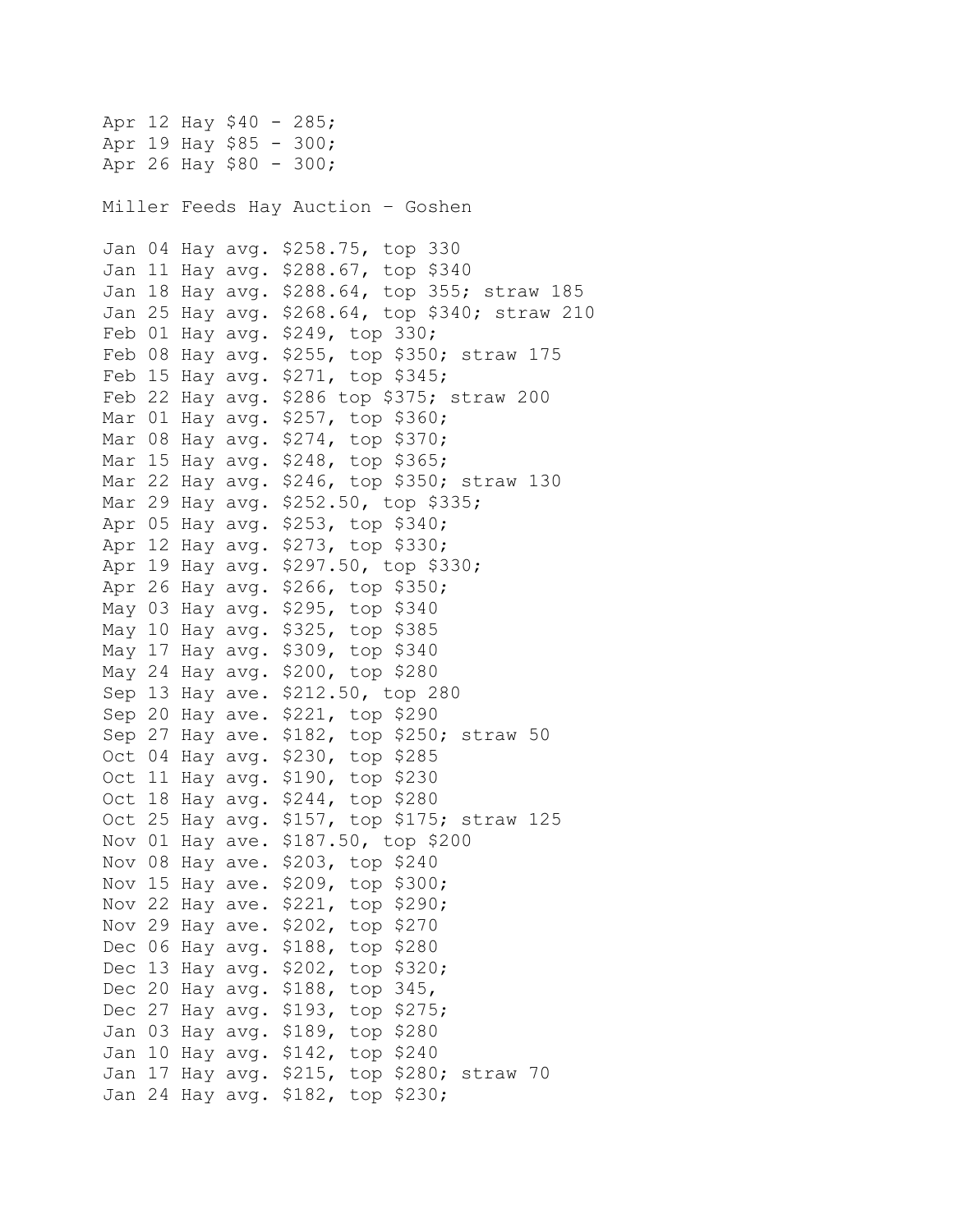Jan 31 Hay avg. \$200, top \$320; Feb 07 Hay avg. \$175, top \$300; Feb 14 Hay avg. \$161, top \$300; Feb 21 Hay avg. \$165 top \$280; Feb 28 Hay avg. \$168, top \$280 Mar 07 Hay avg. \$137, top \$270; Mar 14 Hay avg. \$171, top \$270; Mar 21 Hay avg. \$176, top \$300; Mar 28 Hay avg. \$158, top \$290; Apr 04 Hay avg. \$215, top \$300; Apr 11 Hay avg. \$186, top \$265; Apr 18 Hay avg. \$170, top \$260; Apr 25 Hay avg. \$181, top \$310; May 02 Hay avg. \$235, top \$310;

Millersburg

Jan 07 Hay avg. \$265, top \$330; straw 60 Jan 14 Hay avg. \$283.18, top 315 Jan 21 Hay avg. \$295, top \$320; straw 115 Jan 28 Hay avg. \$280, top 300; Feb 04 Hay avg. \$263, top \$326 Feb 11 Hay avg. \$255, top \$320 Feb 18 Hay avg. \$255, top \$300 Feb 25 Hay avg. \$250, top \$335; Mar 04 Hay avg. \$252, top \$340 Mar 11 Hay avg. \$242, top \$350; Mar 18 Hay avg. \$221, top \$290 Mar 25 Hay avg. \$201, top \$265; Apr 01 Hay avg. \$247, top \$325 Apr 08 Hay avg. \$292.50, top \$340; Apr 15 Hay avg. \$270, top \$290; Apr 22 Hay avg. \$258, top \$350; straw 120 May 06 Hay avg. \$225, top \$240 May 27 Hay avg. \$245, top \$280 Sep 09 Hay ave. \$258, top \$260 Sep 16 Hay ave. \$220, top \$240 Sep 23 Hay ave. \$186, top \$270 Sep 30 Hay ave. \$210.83, top \$250 Oct 07 Hay avg. \$204, top \$240 Oct 14 Hay avg. \$185, top \$225 Oct 21 Hay avg. \$214, top \$240 Oct 28 Hay ave. \$200, top \$250 Nov 04 Hay ave. \$195, top \$275; Nov 18 Hay ave. \$210, top \$260 Dec 02 Hay ave. \$194, top \$285; Dec 09 Hay ave. \$200.25, top \$280;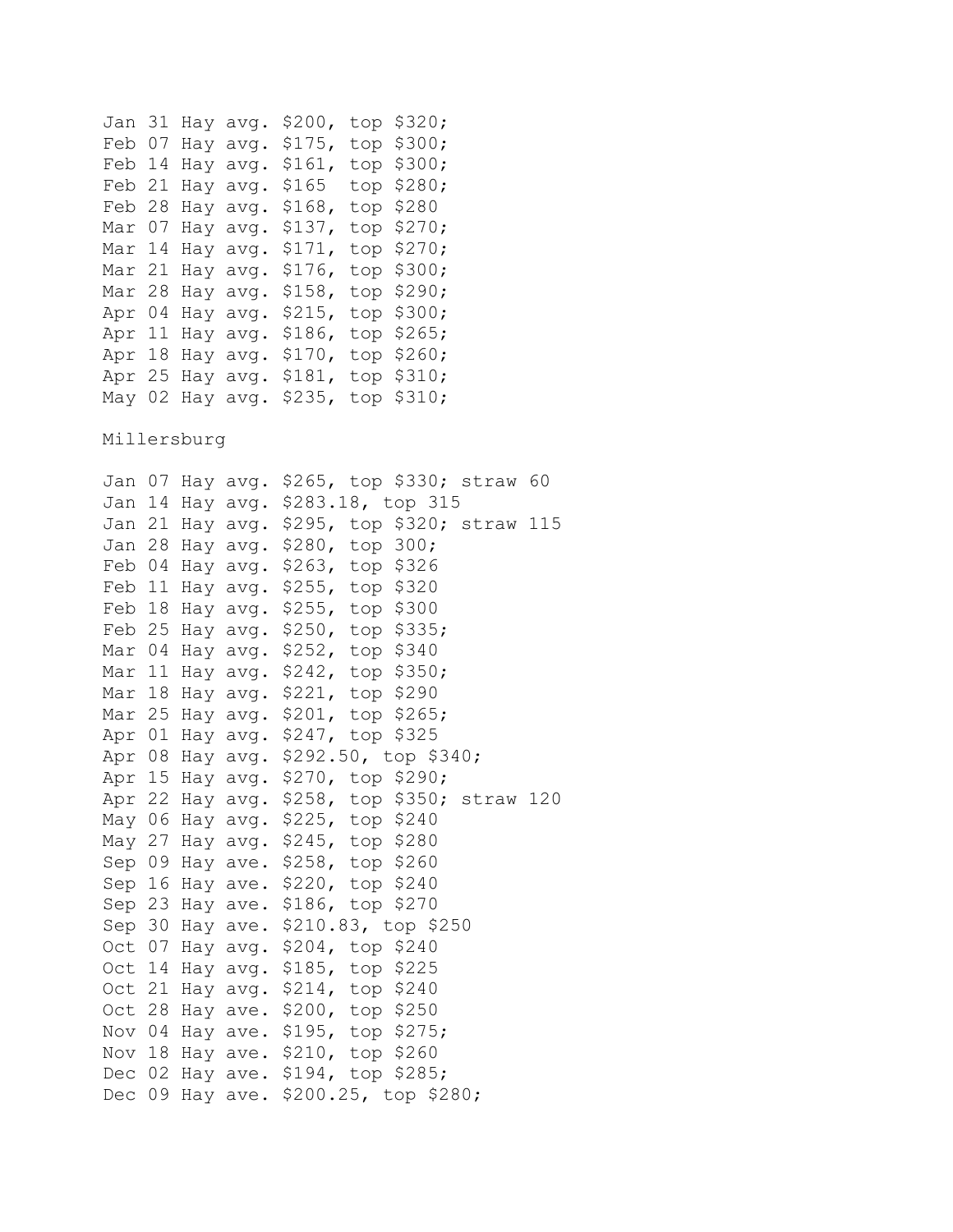Dec 16 Hay ave. \$200, top \$280 Jan 13 Hay avg. \$174.17, top \$220; Jan 20 Hay avg. \$148, top \$230 Jan 27 Hay avg. \$159.79, top \$250; Feb 10 Hay avg. \$150, top \$27; straw 55 Feb 17 Hay avg. \$156, top \$230 Feb 24 Hay avg. \$190, top \$280; Mar 03 Hay avg. \$179, top \$340 Mar 10 Hay avg. \$172, top \$250; straw 110 Mar 17 Hay avg. \$156, top \$265; Mar 24 Hay avg. \$178, top \$345 Mar 31 Hay avg. \$172, top \$245; Apr 07 Hay avg. \$190.38, top \$280 Apr 21 Hay avg. \$169, top \$250; Apr 28 Hay avg. \$169, top \$300;

## Diamond Hay Auction (Nappenee)

|        |        | Small SQ    | Lge SQ                 | Round       | Straw        |
|--------|--------|-------------|------------------------|-------------|--------------|
| Nov 16 |        | 125-275     | 130-225                | $150 - 270$ |              |
| Nov 23 |        |             | 200-295 150-220 75-250 |             | 50           |
| Nov 30 |        | $200 - 260$ | 210                    | $50 - 225$  |              |
| Dec 07 |        | 225-330 220 |                        | $185 - 250$ |              |
| Dec 14 |        | $100 - 240$ | $  \,$                 | $100 - 200$ |              |
| Dec 21 |        | $220 - 270$ | $\perp$ $\perp$        | $100 - 150$ | 120          |
| Dec 28 |        | 200         |                        | 100         |              |
| Jan 04 |        | 115-210     | 135                    | $85 - 200$  | 135          |
| Jan 11 |        | 185-200     | 140-175                | $100 - 205$ | $85 - 115$   |
| Jan 18 |        | $235 - 300$ |                        | $100 - 185$ | 80           |
| Jan 25 |        | 275-295     | 110-190                | $95 - 175$  |              |
| Feb 01 |        | $210 - 265$ | $- -$                  | $105 - 170$ | 120          |
| Feb 08 |        |             | 185-220 90-200         | $110 - 125$ |              |
| Feb 15 |        | $200 - 250$ | 210                    | $100 - 205$ |              |
| Feb 22 |        | $100 - 305$ | $\qquad \qquad - -$    | $50 - 125$  |              |
| Mar 01 |        | 75-245      | 115                    | 105-205     | 50           |
| Mar    | 08     | $25 - 200$  | 110-170                | $95 - 160$  | 110          |
| Mar 15 |        | 145-270     | 120                    | 75-210      | 135          |
| Mar    | 22     | $\Omega$    | 205                    | $95 - 155$  | $\mathbf 0$  |
| Mar 29 |        | $95 - 325$  | $95 - 140$             | $30 - 130$  | $\mathsf{O}$ |
| Apr 05 |        | $100 - 295$ | 195                    | $115 - 175$ | 100          |
| Apr 12 |        | 150-340     | 185-270                | 210         | $\mathbf 0$  |
|        | Apr 19 |             | 195-375 160-225        | 200         | 110          |
| Apr 26 |        |             | 160-320 135-245        | 130-225     | $\mathsf{O}$ |
|        |        |             |                        |             |              |

Michiana Hay Auction (LaGrange) Jan 31 Hay \$75 – 190; straw ave. 130 Feb 07 Hay \$90 – 220 Feb 14 Hay \$105 – 210